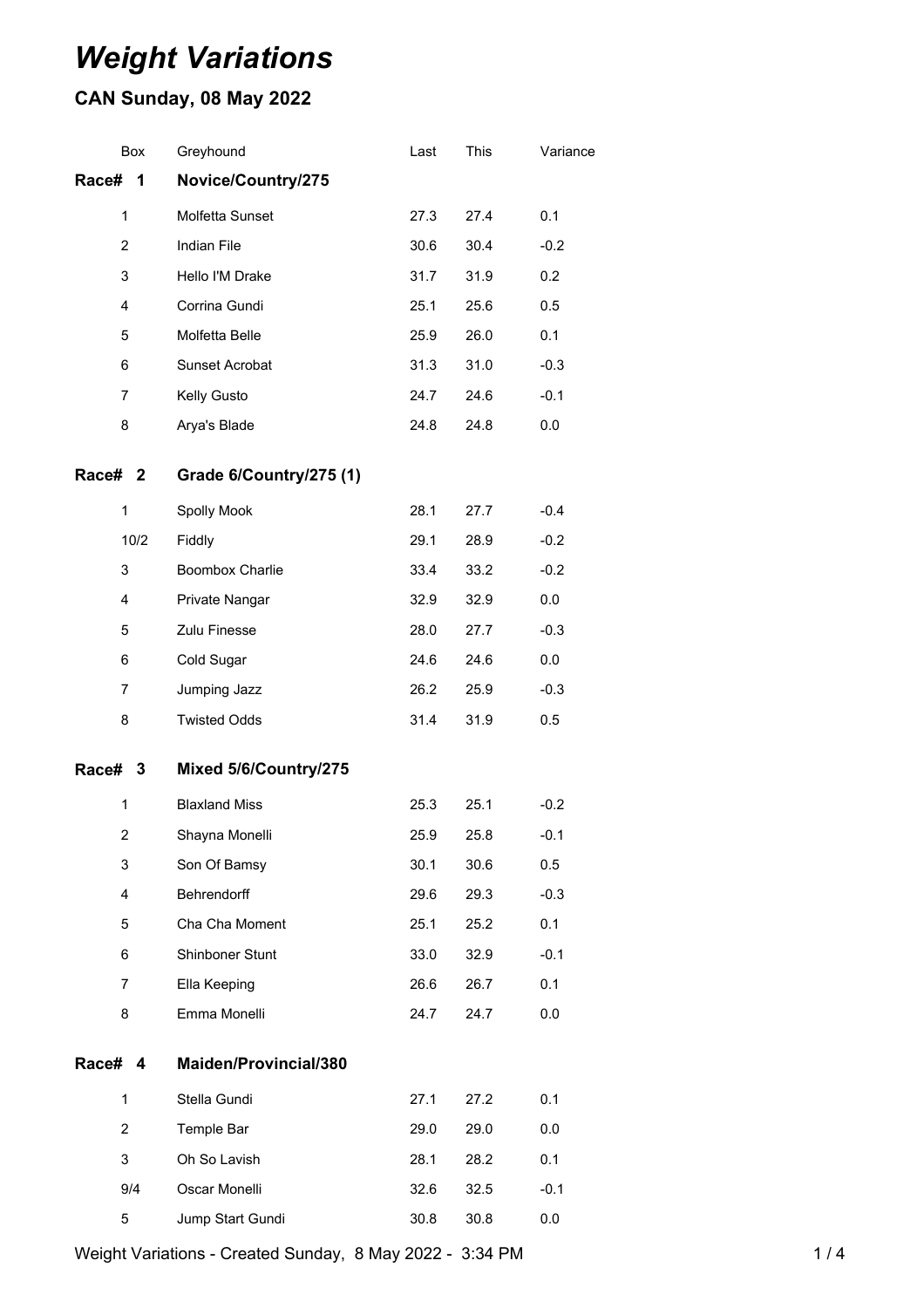## **CAN Sunday, 08 May 2022**

|         | Box            | Greyhound                 | Last | This | Variance |
|---------|----------------|---------------------------|------|------|----------|
|         | 6              | Aztec Kid                 | 31.2 | 31.4 | 0.2      |
|         | 7              | <b>Tenthill Fire</b>      | 29.7 | 30.4 | 0.7      |
|         | 8              | Global Gain               | 33.4 | 33.3 | $-0.1$   |
| Race#   | 5              | Novice/Provincial/380 (1) |      |      |          |
|         | 1              | Up Top Phoebe             | 24.8 | 25.1 | 0.3      |
|         | $\overline{c}$ | Simple Dimple             | 28.9 | 29.0 | 0.1      |
|         | 3              | No Submission             | 27.4 | 27.5 | 0.1      |
|         | 4              | Madoff                    | 28.3 | 27.8 | $-0.5$   |
|         | 5              | Apollo Fun                | 31.2 | 31.1 | $-0.1$   |
|         | 6              | <b>National King</b>      | 30.8 | 31.3 | 0.5      |
|         | $\overline{7}$ | <b>Stick To Bricks</b>    | 32.2 | 31.2 | $-1.0$   |
|         | 8              | Vanda Vaughn              | 30.6 | 30.9 | 0.3      |
| Race# 6 |                | Grade 6/Country/380       |      |      |          |
|         | $\mathbf{1}$   | Still Dreaming            | 32.7 | 32.7 | 0.0      |
|         | $\overline{c}$ | Ned Keeping               | 33.1 | 34.0 | 0.9      |
|         | 3              | Urana Mac                 | 35.9 | 35.8 | $-0.1$   |
|         | 4              | Hello I'M Texas           | 32.0 | 31.9 | $-0.1$   |
|         | 5              | Fontella                  | 27.3 | 27.5 | 0.2      |
|         | 6              | Foxtrot Monelli           | 28.5 | 29.0 | 0.5      |
|         | 7              | Flamenco Monelli          | 25.8 | 25.3 | $-0.5$   |
|         | 8              | Rage On Luka              | 31.8 | 31.6 | $-0.2$   |
| Race# 7 |                | Grade 4/Country/275       |      |      |          |
|         | $\mathbf{1}$   | Super Flyer               | 32.1 | 31.7 | $-0.4$   |
|         | $\overline{2}$ | <b>Express Malt</b>       | 28.1 | 27.9 | $-0.2$   |
|         | 3              | Hit It Gypsy              | 25.8 | 26.1 | 0.3      |
|         | 4              | Escapology                | 25.6 | 25.6 | 0.0      |
|         | 5              | Connor's Choice           | 30.5 | 30.4 | $-0.1$   |
|         | 6              | Pad Up Elyse              | 27.4 | 27.9 | 0.5      |
|         | 7              | One Chance                | 27.9 | 28.2 | 0.3      |
|         | 8              | Unknown Fun               | 30.9 | 31.1 | 0.2      |
| Race# 8 |                | Novice/Provincial/380 (2) |      |      |          |
|         | $\mathbf{1}$   | <b>Heat Wave</b>          | 27.9 | 27.3 | $-0.6$   |
|         | $\overline{2}$ | <b>Butterfly Ali</b>      | 24.1 | 24.0 | $-0.1$   |
|         | 3              | Ace Nova                  | 26.5 | 26.5 | 0.0      |
|         |                |                           |      |      |          |

Weight Variations - Created Sunday, 8 May 2022 - 3:34 PM 2 2 / 4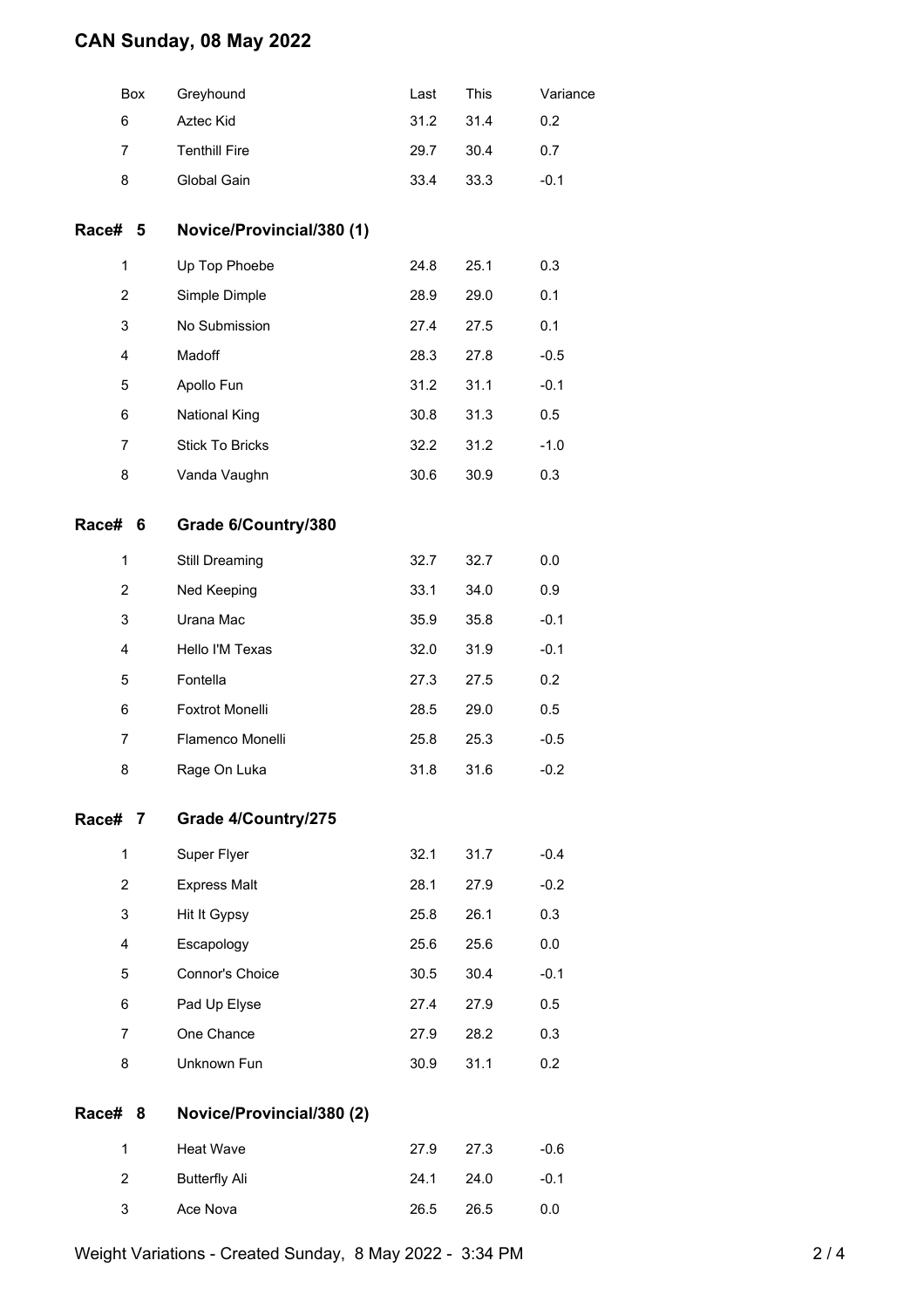### **CAN Sunday, 08 May 2022**

| Box | Greyhound              | Last | This | Variance |
|-----|------------------------|------|------|----------|
| 4   | Roisin Monelli         | 28.1 | 28.6 | 0.5      |
| 5   | <b>Shinboner Carey</b> | 31.2 | 31.1 | $-0.1$   |
| 6   | <b>Teflon Dusty</b>    | 30.6 | 30.4 | $-0.2$   |
| 7   | Parallel               | 26.3 | 26.0 | $-0.3$   |
| 8   | Calico Joe             | 29.5 | 29.8 | 0.3      |

#### **Race# 9 Grade 5/Provincial/380**

| 1 | Animosus              | 29.0 | 29.0 | 0.0    |
|---|-----------------------|------|------|--------|
| 2 | Amplified             | 25.9 | 25.8 | $-0.1$ |
| 3 | Chevy Nova            | 24.8 | 25.4 | 0.6    |
| 4 | <b>Blackwood Blue</b> | 30.7 | 30.7 | 0.0    |
| 5 | Daisy's Boy           | 31.7 | 32.0 | 0.3    |
| 6 | Zipper Zip Zip        | 27.0 | 27.2 | 0.2    |
| 7 | Malika                | 26.5 | 26.8 | 0.3    |
| 8 | Global Road           | 31.7 | 31.5 | $-0.2$ |

#### **Race# 10 Mixed 4/5/Country/275**

| 1 | Blazing Joy           | 25.6 | 25.9 | 0.3              |
|---|-----------------------|------|------|------------------|
| 2 | Share The Fun         | 29.9 | 30.0 | 0.1              |
| 3 | Abbey Siobhan         | 29.2 | 28.7 | $-0.5$           |
| 4 | <b>Stones Throw</b>   | 33.4 | 33.6 | 0.2 <sub>0</sub> |
| 5 | Lektra Sarah          | 24.4 | 24.9 | 0.5              |
| 6 | <b>Chuck The Rest</b> | 33.7 | 33.8 | 0.1              |
| 8 | <b>Run Hide Seek</b>  | 28.9 | 29.1 | 0.2              |

### **Race# 11 Mixed 5/6/Country/380**

| 1    | Nanna's Nose   | 26.7 | 26.2 | $-0.5$           |
|------|----------------|------|------|------------------|
| 9/2  | Jimmy Mac      | 30.6 | 30.6 | 0.0              |
| 10/3 | Saint Ruby     | 30.4 | 30.5 | 0.1              |
| 4    | Wake Up Geoff  | 31.2 | 30.7 | $-0.5$           |
| 5    | Fawn Mower     | 32.6 | 32.5 | $-0.1$           |
| 6    | Vanda Violet   | 25.4 | 25.2 | $-0.2$           |
| 7    | I'M A Tiger    | 25.8 | 26.2 | 0.4              |
| 8    | Debbie Keeping | 26.8 | 27.0 | 0.2 <sub>0</sub> |
|      |                |      |      |                  |

#### **Race# 12 Grade 6/Country/275 (2)**

|                | Kid Fabio    |           | 28.1 27.3 | -0.8 |
|----------------|--------------|-----------|-----------|------|
| $\overline{2}$ | Andre Andale | 30.0 30.0 |           | 0.0  |

Weight Variations - Created Sunday, 8 May 2022 - 3:34 PM 3 3 / 4